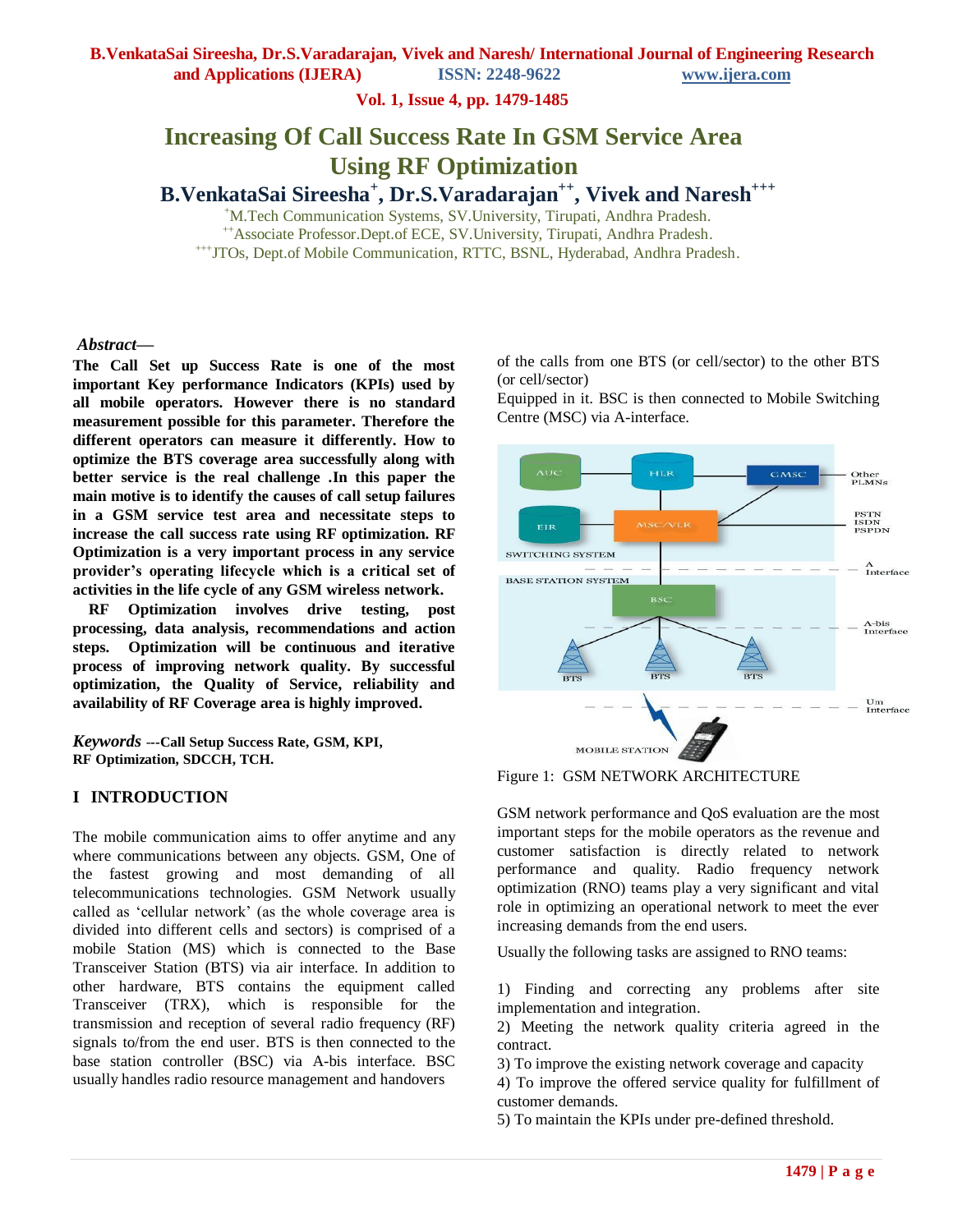# **B.VenkataSai Sireesha, Dr.S.Varadarajan, Vivek and Naresh/ International Journal of Engineering Research and Applications (IJERA) ISSN: 2248-9622 www.ijera.com**

# **Vol. 1, Issue 4, pp. 1479-1485**

6) To sustain the QoS criteria being imposed by country"s regulatory authority.

7) To standardize and benchmark the network performance with that of competitor's network to attract more customers; keeping a balance between cost and quality



8) To effectively reuse the available bandwidth and frequency carriers in order to avoid internal interference and service degradation.

# **II RF Optimization Process**

Optimization process can be explained by below step by step description:

# **Problem Analysis**

- Analyzing performance retrieve tool reports and  $\bullet$ statistics for the worst performing BSCs and Sites
- Examining Planning tool Coverage predictions
- Analyzing previous drive test data
- $\bullet$ Discussions with local engineers to prioritize problems
- Checking customer Complaints reported to local engineers

# **Checks Prior to Action**

- Cluster definitions by investigating BSC borders,  $\bullet$ main cities, freeways, major roads
- Investigating customer distribution, customer  $\bullet$
- habits (voice/data usage)
- $\bullet$ Running specific traces on Network to categorize problems
- Checking trouble ticket history for previous problems
- Checking any fault reports to limit possible hardware problems prior to test

# **Drive Testing**

- $\bullet$ Preparing Action Plan
- Defining drive test routes
- $\bullet$ Collecting RSSI Log files
- Scanning frequency spectrum for possible interference  $\bullet$ sources
- Re–driving questionable data

# **Subjects to Investigate**

- Non–working sites/sectors or TRXs
- In–active Radio network features like frequency hopping
- Overshooting sites coverage overlaps  $\bullet$
- C/I, C/A analysis
- $\bullet$ High Interference Spots
- Call setup failure reasons  $\bullet$
- Drop Calls  $\bullet$
- Capacity Problems  $\bullet$
- $\bullet$ Not happening handovers
- $\bullet$ Accessibility and Retainability of the Network
- Equipment Performance  $\bullet$
- Faulty Installations

# **After the Test**

- Post processing of data
- Plotting RX Level and Quality Information for  $\bullet$ Overall picture of the driven area
- $\bullet$ Initial Discussions on drive test with Local engineers
- Reporting urgent problems for immediate action  $\bullet$
- Analyzing Network feature performance after new  $\bullet$ implementations
- $\bullet$ Transferring comments on parameter implementations after new changes

# **Recommendations**

- $\bullet$ Defining missing neighbor relations
- $\bullet$ Proposing new sites or sector additions with Before & after coverage plots
- Proposing antenna azimuth changes  $\bullet$
- $\bullet$ Proposing antenna tilt changes
- $\bullet$ Proposing antenna type changes
- $\bullet$ BTS Equipment/Filter change
- $\bullet$ Re–tuning of interfered frequencies
- $\bullet$ BSIC changes
- Adjusting Handover margins (Power Budget, Level,  $\bullet$ Quality, Umbrella
- Handovers  $\bullet$
- Adjusting accessibility parameters  $\bullet$
- $\bullet$ Changing power parameters

# **Tracking**

- Re–driving areas after implementing recommendations  $\bullet$
- Create a tracking file to follow–up implementation of recommendations

# **Key performance parameters**

 For radio network optimization it is necessary to have key performance indicators. These KPIs are parameters that are to be observed closely when the network monitoring process is going on. Mainly, the term KPI is used for parameters related to voice and data channels, but network performance can be broadly characterized into coverage, capacity and quality criteria also that cover the speech and data aspects.

The CSSR indicates the proportion of calls that were completed after being generated, in the radio network. . KPIs can be subdivided according to the areas of functioning, such as area level, cell level and TRX level.

Area-level KPIs can include SDCCH requests, the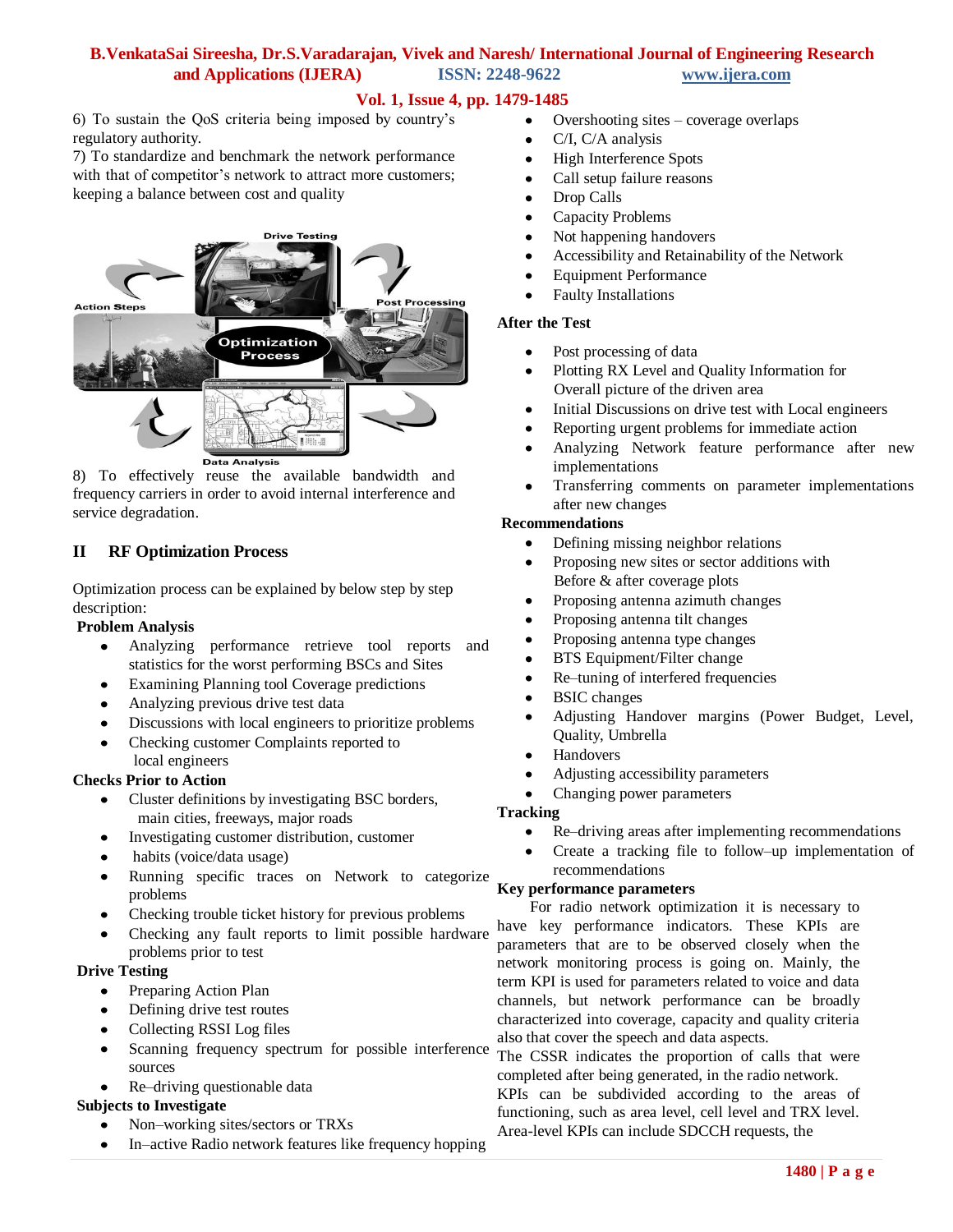# **B.VenkataSai Sireesha, Dr.S.Varadarajan, Vivek and Naresh/ International Journal of Engineering Research**

**and Applications (IJERA) ISSN: 2248-9622 www.ijera.com**

# **Vol. 1, Issue 4, pp. 1479-1485**

dropped SDCCH total, dropped SDCCH A-bis failures, outgoing MSC control handover (HO) attempts, outgoing BSC control HO attempts, intra-cell HO attempts, etc. Dropped SDCCH total and distribution per cause, UL quality level distribution, DL quality/level distribution etc. The TRX level includes the likes of UL and DL quality distribution.

# **III DRIVE TESTING**

 The quality of the network is ultimately determined by the satisfaction of the users of the network, the subscribers. Drive tests give the 'feel' of the designed network as it is experienced in the field. The testing process starts with selection of the 'live' region of the network where the tests need to be performed, and the drive testing path. Before starting the tests the engineer should have the appropriate kits that include mobile equipment, drive testing software, and a GPS (global positioning system) unit. When the drive testing starts, two mobiles are used to generate calls with a gap of few seconds. The third mobile is usually used for testing the coverage.

# **a) COVERAGE**

Drive test results will give the penetration level of signals in different regions of the network. In urban areas, coverage is generally found to be less at the farthest parts of the network, in the areas behind high buildings and inside buildings. This leads to an immediate scrutiny of the antenna locations, heights and tilt. The problems are usually sorted out by moving the antenna locations and altering the tilting of the antennas. If optimization is being done after a long time, new sites can also be added.

Coverage also becomes critical in rural areas, where the capacity of the cell sites is already low. Populated areas and highways usually constitute the regions that should have the desired level of coverage. For highway coverage, additions of new sites may be one of the solutions.

# **b) CAPACITY**

Data collected from the network management system is usually used to assess the capacity of the network. As coverage and capacity are interrelated, data collected from drive tests is also used for capacity assessment. Once the regional/area coverage is planned and executed in the normal planning phase, optimization should take into consideration the provision of as much coverage as possible to the places that would expect high traffic, such as inside office buildings, inside shopping malls, tunnels, etc.

# **c**) **QUALITY**

The quality of the radio network is dependent on its coverage, capacity and frequency allocation. Most of the severe problems in a radio network can be attributed to signal interference. For uplink quality, BER statistics are used, and for downlink FER statistics are used. When interference exists in the network; the source has to be found out. The entire frequency plan is checked again to determine whether

the source is internal or external. The problems may be caused by flaws in the frequency plan, in the configuration plans (e.g. antenna tilts), inaccurate correction factors used in propagation models, etc.

### **d) DRIVE TEST TOOL: JDSU E6474A v15.2**

Agilent"s E6474A drive test tool has revolutionized and simplified end to end troubleshooting. The software allows users to correlate signaling procedures from the air interface and radio access network interfaces in a single view to detect and troubleshoot problems from the mobile phone to the network.

The benefits of using this drive test tool are:

- Automatic correlation of data collected from both the radio and network interfaces to find end-to-end performance issues more easily.
- Mobile device and network combined protocol decoding as well as call trace groupings to enable a complete understanding of mobile access network behaviors.
- Detection of lost and delayed messages from the air interface.
- Isolation of base station with RF performance, capacity and interference problems to perform root cause analysis.

# **DRIVE TEST PROCEDURE**

After collecting the required information form the BTS and the OMC-R, the drive test is started. The equipment is set up in a vehicle and long calls as well as short calls are generated. A long call is a call which is generated as well as terminated by the user himself. A short call is a pre programmed call generated by the system for a very small duration, say 10 seconds or more. A long call is used to measure the handover success rate as well as the Rx quality, while CSSR and Rx level are measured on a short call. The drive test is done over a distance of 3 km or more from the starting point. Various parameters are observed and recorded during the drive test. The drive test procedure is as follows:

Tool may be setup for two mobiles One for Long call and another for short calls (2 min)

In the route map following are to be enabled for Analysis.

- Rx Level  $\bullet$
- RX Quality
- Survey Markers (like CSSR, DCR & H/O  $\bullet$ Symbols)
- Cell site Database.  $\bullet$
- All statistics for the Calls in the Point -1 to be enabled.

Conduct the Drive Test – covering all sectors by observing the following Parameters:

- Rx Level  $\bullet$
- Rx Quality
- Interference on BCCH & Hopping Frequencies.
- Call setup failure reasons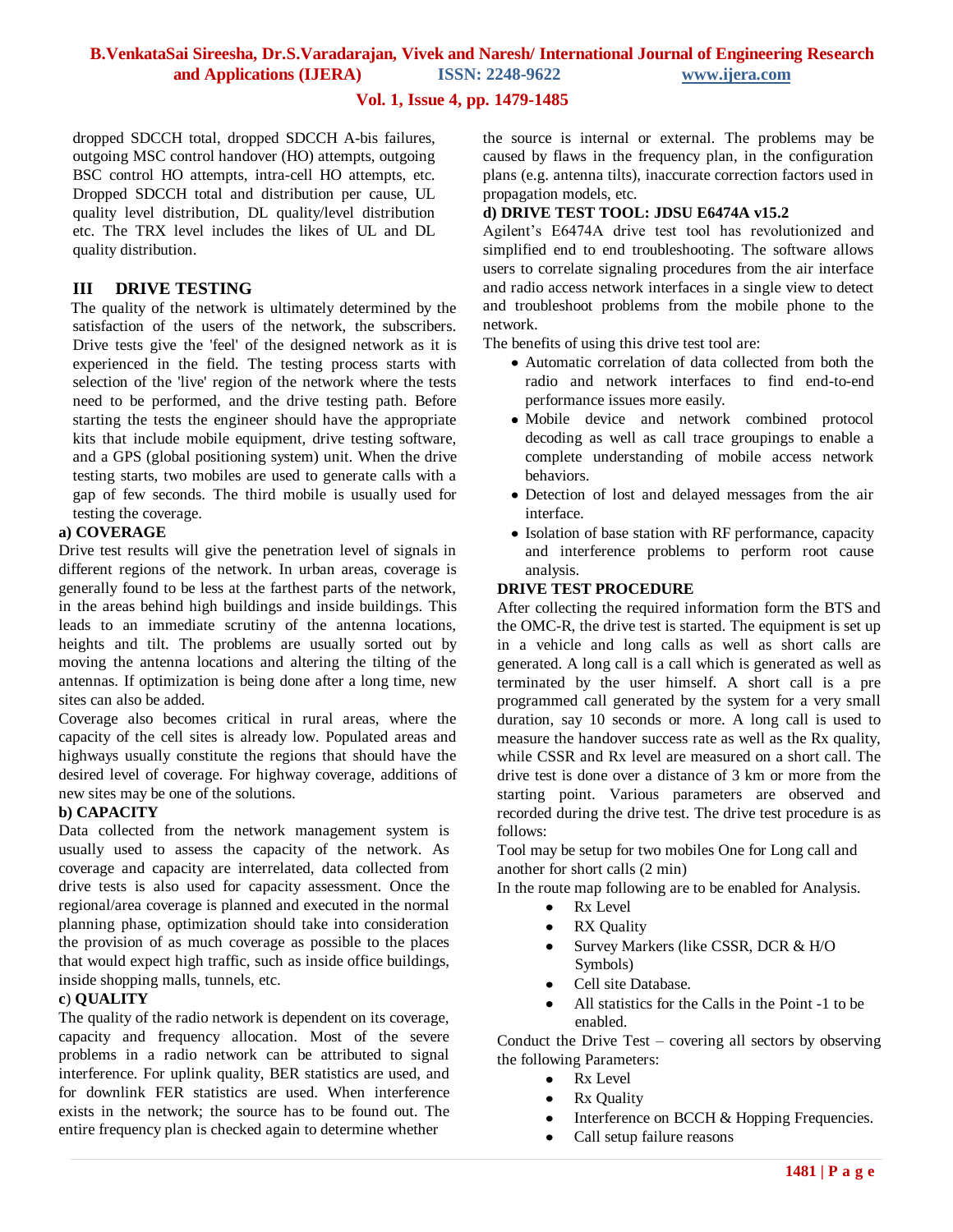# **B.VenkataSai Sireesha, Dr.S.Varadarajan, Vivek and Naresh/ International Journal of Engineering Research and Applications (IJERA) ISSN: 2248-9622 www.ijera.com**

# **Vol. 1, Issue 4, pp. 1479-1485**

Observe whether the nearest sector is serving or not.

The data, as per the requirements are observed and recorded. The data is analyzed for performance. The design is validated and based on the data analysis, the percentage of good network and bad network is concluded. For the test network, the good design and bad design percentages are calculated based on the integration of test samples. Further, the causes for the bad design are contemplated and the total outcome is broken into fragments for in-depth analysis of the root cause. These fragments are compared against standard values and wherever possible the design is improved.

The improvisation of design is based on the optimized solutions suggested. As per the possible optimized solutions, necessary changes are made in the design of the network. The changes are made so as to maintain the quality and performance of the network. The analysis of the drive test is depicted in a graphical form, like a bar chart and conclusions are derived based on the charts.

# **IV. Post Processing**

### **Actix Analyzer**

Actix Analyzer is a software application running under Microsoft Windows on a PC that provides a series of analysis tools for post-processing cellular network data. The tools are designed to address applications such as:

- Network performance optimization
- Feature testing
- Service validation
- Problem diagnosis and analysis
- Network bench-marking
- Competitive analysis

The platform for Actix Solutions, Analyzer, can load network performance data from many different sources

# **Drive Map Screenshots**

**Short Call – Signal Level**



# **Short Call- Signal Quality**



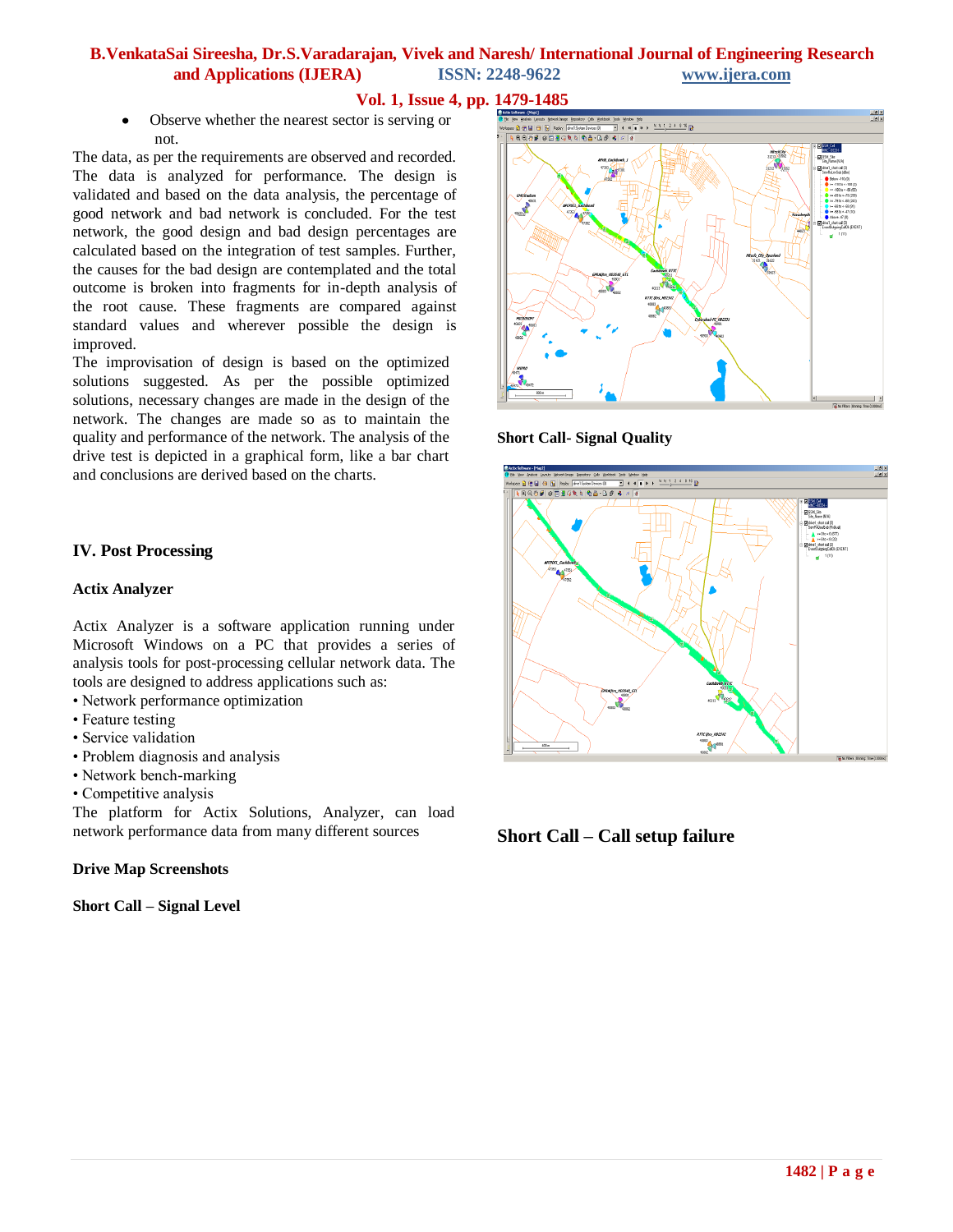# **B.VenkataSai Sireesha, Dr.S.Varadarajan, Vivek and Naresh/ International Journal of Engineering Research and Applications (IJERA) ISSN: 2248-9622 www.ijera.com**

# **EI**SSM\_Cell\_\_\_  $\overline{\mathbf{q}}$  divel\_doot call  $\overline{\mathbf{q}}$

# **V CALL SETUP SUCCESS RATE (CSSR)**

The call setup success rate is one of the key performance indicators (KPI) used by the network operators to assess the performance of networks and have direct influence on the customer satisfaction with the service provided by the network and its operator.

 CSSR is a term in telecommunications denoting the fraction of the attempts to make a call which result in a connection to the dialled number. This fraction is usually measured as a percentage of all call attempts made. The call setup procedure may be very complex and the point at which a call is considered successfully connected may be defined in a number of ways,. Please note, that if a call is connected successfully but the dialled number is busy then the call is counted as successful. The call setup success rate in conventional (so-called land-line) networks is extremely high and is significantly above 99.9%.

 CSSR is the number of successful attempts to make a call. Ideally, a network should be capable of accepting all the calls attempted to be made. The ideal value of CSSR is 1 i.e. the network should be capable of accepting 100 % of the calls made. CSSR is found out through a short call.

CSSR = Outgoing and incoming call setup/ Total number of Call attempts

# **CALL SET UP IN GSM NETWORK**

The successful call set up consists of two procedures. The simplified description of these procedures is provided in the next text in such a way that the focus is only on the parts necessary to understand the philosophy of Call Set up Success Rate calculation correctly. First procedure is Immediate Assignment procedure which is used to create a signaling connection between the Mobile station (MS) and the network. It can be initiated only by the MS sending a CHANNEL REQUEST message on the Random Access

# **Vol. 1, Issue 4, pp. 1479-1485**

channel (RACH) to the BTS that it requires a signaling channel (SDCCH). This message contains the information field establishment cause and random reference. The establishment cause gives the reason why the MS is requesting a SDCCH. Possible reasons are:

- Emergency call
- call re-establishment
- originating speech call
- Location updating.

Then it comes next signalization between the MS and network in order to activate the signaling channel, recognize the service being requested by the MS, etc. The successful seizure of SDCCH is acknowledged by sending the Establish Indication message from MS to BTS and then to BSC. Further coordination procedure (authentication, ciphering etc.) are now performed on the SDCCH.

Second procedure is Assignment procedure which is used to occupy a radio resource (speech channel). The MSC is initiator of this procedure. The MSC sends an ASSIGNMENT REQUEST message to the BSC requesting the assignment of a radio resource (RR). Then it comes next signalization between BTS and BSC in order to allocate and activate a suitable RR (Traffic channel - TCH).If the TCH is successfully seizured by MS, the BSC sends the ASSIGNMENT COMPLETE message.

The main reasons for unsuccessful call setups in mobile networks are lack of radio coverage (either in the downlink or the uplink), radio interference between different subscribers, imperfections in the functioning of the network (such as failed call setup redirect procedures), overload of the different elements of the network (such as cells), etc.

# **VI Call setup failure reasons**

There could be so many reasons for a poor CSSR. Some are described as follows:

- **1.** Low Signal Strength
- **2.** SDCCH Congestion
- **3.** CM Service Reject
- **4.** TCH Failure Assignment
- **5.** Hardware Problem

### **Optimization solutions**

**1. Low signal strength** call setup failure causes due to weak signal, handover has not taken so that re selection is not happen.

# **Solution**

By boosting up the signal strength, Rx level will increase due to this better handover taken place

And re selection is happened

### **2. No Access to SDCCH.**

BSS detects channel request (in the form of RACH) from a source, requesting resources for networks transactions. After validation of the RACH, BSS will attempt to allocate a dedicated channel (SDCCH) for the source. One the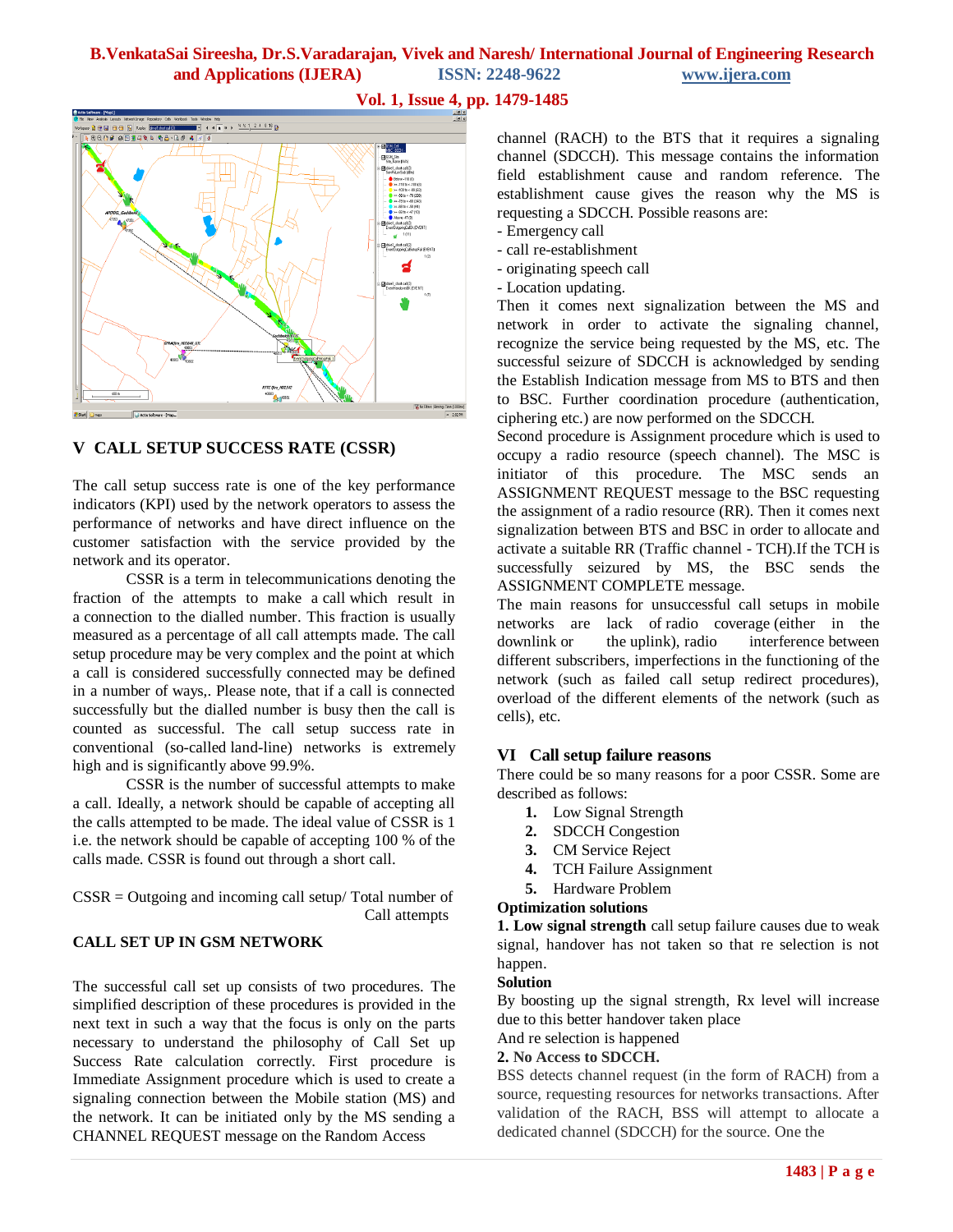**and Applications (IJERA) ISSN: 2248-9622 www.ijera.com**

# **Vol. 1, Issue 4, pp. 1479-1485**

availability of SDCCH channel is confirmed, the BSS will send immediate assignment to MS indicating the dedicated SDCCH sub-channel (via AGCH), where by subsequent message exchange will be preformed over the dedicated SDCCH.

# **Case**

## a. Valid RACH (SDCCH Congestion)

Due to unavailability of SDCCH, BSS will response to MS with immediate assignment reject, terminating the transactions. In which case, call setup is termed as unsuccessful due to SDCCH congestion.

Invalid RACH (Invalid established cause detected in the received RACH)

## b. Phantom RACHs

The received RACH is in fact generated from an "unknown source", where by it fails to continue the transaction after SDCCH has been allocated by the BSS. For instances, case of channel request detected by overshooting cells, handover access burst from distanced MS, hardware deficiency, UL/DL imbalance path, MS moving out of range would carry the Phantom RACHs symptoms.

# **Solution**

Within the optima there are certain states which can be monitored before coming to conclusion that there is SDDCH problem:

a. SDCCH Blocking

b. SDDCH Congestion (Valid RACH)

If the SDCCH blocking greater than 1% or SDCCH Congestion greater than 2% than that mean that it is a capacity related issue and more slots should be assigned for SDCCH.

A TCH can be allocated by passing SDCCH. A parameter namely Immediate Assign Mode when enabled allocates TCH by passing SDCCH.

# **3 CM Service Reject**

CM Service Request (MOC) or Paging Response (MTC) to BSC/MSC. Inside the CM service request message (MS initiated service request), MS informs the network the types of service it requires, whereby paging response is specific to MTC. Subsequently, BSS embraces the information with its own initiated connection request BSSMAP message, send to MSC to approval. MSC will response with either connection confirmed, confirming the success in link establishment between MS-BSC-MSC, and connection Refused, Indicating the termination of the specific network transaction.

# **4. TCH Failure Assignment**

Upon completion of MS/BSC/MSC link established, MS issues Assignment Request to BSC, Requesting TCH Assignment to the dedicated MS. Subsequently, BSS will attempt to allocate free TCH for MS voice messaging. Once Assignment Command is received by MS, stating the availability of TCH for the MS, it will move to the dedicated TCH and responds with Assignment Complete. In turns,

BSS will submit Assignment Complete to MSC as to complete the signal activity.

**Case**

TCH Congestion

### **Solution**

For TCH Congestion certain features can be enabled like TCH queuing, Directed Retry and Congestion Relief. In case of the TCH queuing feature is enable, MS will queue in the Original SDCCH, waiting for the next available TCH. It is to be reminded that once Queuing timer expires. BSS will also terminate transactions, in which case, call setup is termed as unsuccessful due to TCH Congestion. The same situation also applies in situation where Congestion Relief feature is enabled. In the case of Directed Retry feature is enabled, MS will perform Handover to TCH of another cell if a valid handover neighbor is detected. The best thing to do is to add more radios in the cell to remove congestion. Interference analysis on a particular carrier can be done through an optimization tools like Neptune. Once interfering frequencies are determine, the frequency plan can be cleaned from such frequencies.

# **5. Hardware Problem**

Hardware failures also play major role for poor CSSR. Improper functionality of any BTS hardware can affect the overall performance of sites.

# **Solution:**

If there are no capacity or RF issues then equipment needs to be checked. Before starting the drive test make sure that the cell site are free for any hardware alarms. The important parameter to check is the path balance. If path balances are not fine then start checking the power from radio to connected antennas. If we take the examples of GSM 900 scenario, the link budget defines that the radio should transmit 40 watts power and at the top of the cabinet, 20 watts are received. While checking the power, if any components seem to procedure more losses than expected, change that component. Similarly check the power at antenna feeder ports. Some time due to the water ingress, connectors get rusty and needs to be replaced.

# **CONCLUSION**

Due to the mobility of subscribers and complexity of the radio wave propagation, most of the network problems are caused by increasing subscribers and the changing environment. RF Optimization is a continuous process that is required as the network evolves. RF optimization is carried out in order to improve the network performance with the existing resources. Through RF Optimization, the service quality and resources usage of the network are greatly improved and the balance among coverage, capacity and quality is achieved.